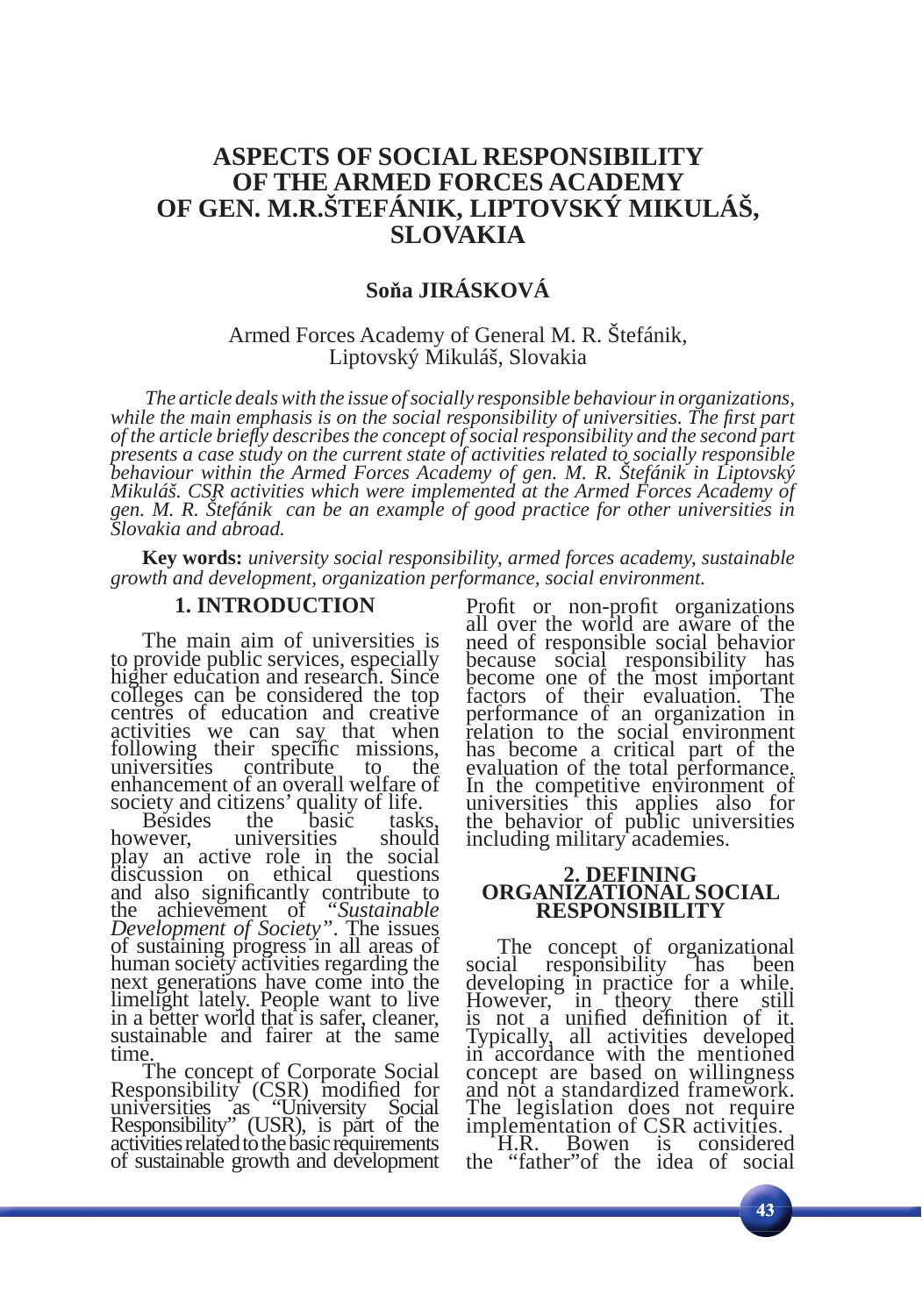responsibility. In 1953 he published<br>a book titled *Social Responsibilities* of the Businessman, where he states that the *"businessman*'s commitments *include decisions to perform such activities which are required according* 

The social responsibility of companies could be defined as [2]:<br>*"continuous commitment of companies* 

*to behave ethically, contribute to the economic growth, advocate the enhancement of the employees' and their families' life quality, as well as the quality of life of community at local level and of society as a whole".*<br>The European Committee

The European Committee defines CSR as follows: *"Corporate Social Responsibility refers to voluntary integration of social and ecological views into the every-day corporal operations* 

*and relations with their stakeholders"*.<br>The aim of a company applying CSR is not just profit maximization, but also contributing to the sustainable development of the whole society according to the 3-P principle: *"people (social activities), profi t (economical activity) and planet (environmental* 

*activity*)" [3].<br>It is necessary to state that the idea<br>of social responsibility does not relate of social responsibility does not relate<br>only to the profit-oriented companies.<br>More and more often the term also encompasses business ethics, governance, social investment, corporate social<br>performance, socially responsible performance, socially behavior of organizations [4]. From an institutional point of view subjects respecting the CSR principles can be divided into the following groups [1]: organizations owned by global organizations owned by global<br>corporations; organizations owned by individuals (small and medium enterprises); organizations owned<br>by state; public administration by state; public administration organizations.

According to the requirements of the practice the CSR principles can (and in case of universities should) be

applied in all types of organizations. Based on the concept of corporate social responsibility it is possible to develop a concept of social responsibility of universities, respecting the particularities of this type of subjects. According to

Tetřevová [1] USR then represents "the responsibility of universities to advocate and apply a set of CSR rules and values when performing their own key activities, such as education, research, public involvement and institutional management". We can say that it is a kind of an amendment to the statutory responsibility, a situation in which university managers and<br>employees behave in a specific way employees behave in a specific way<br>to meet their own objectives as well as the objectives of the university and they contribute to meeting the needs and objectives of all stakeholders.

and objectives of all stakeholders. Although the concept of social responsibility is based on willingness, since  $2011$  the STN ISO  $\frac{50000}{10000}$ Guidance on social responsibility has been used in Slovak Republic. It was launched according to the international standardization ISO 26000. This standardization provides guidance on compliance with the principles of social responsibility; it includes the main areas and issues related to social responsibility and also the ways to implement social responsibility within an organization. The standardization can be applied in all types of organization regardless of their size and location, including non-governmental organizations, as every organization influences society and environment. The standardization is designed to help organizations that are willing to achieve mutual trust among the stakeholders by improving, following and implementing social responsibility. This standardization provides guidelines for integration of socially responsible behavior within an existing organizational strategy, systems, practice and processes systems, practice and it determines the results and

improvements when implementing it.<br>According to STN ISO 26000, social responsibility is related to<br>seven key areas: administration and management of the organization; human<br>rights; personnel management; rights; personnel management; environment; correct behavior of the organization; consumer affairs; involvement in the community and community development However, authors dealing with social responsibility define its key areas more or less differently as presented in the table below.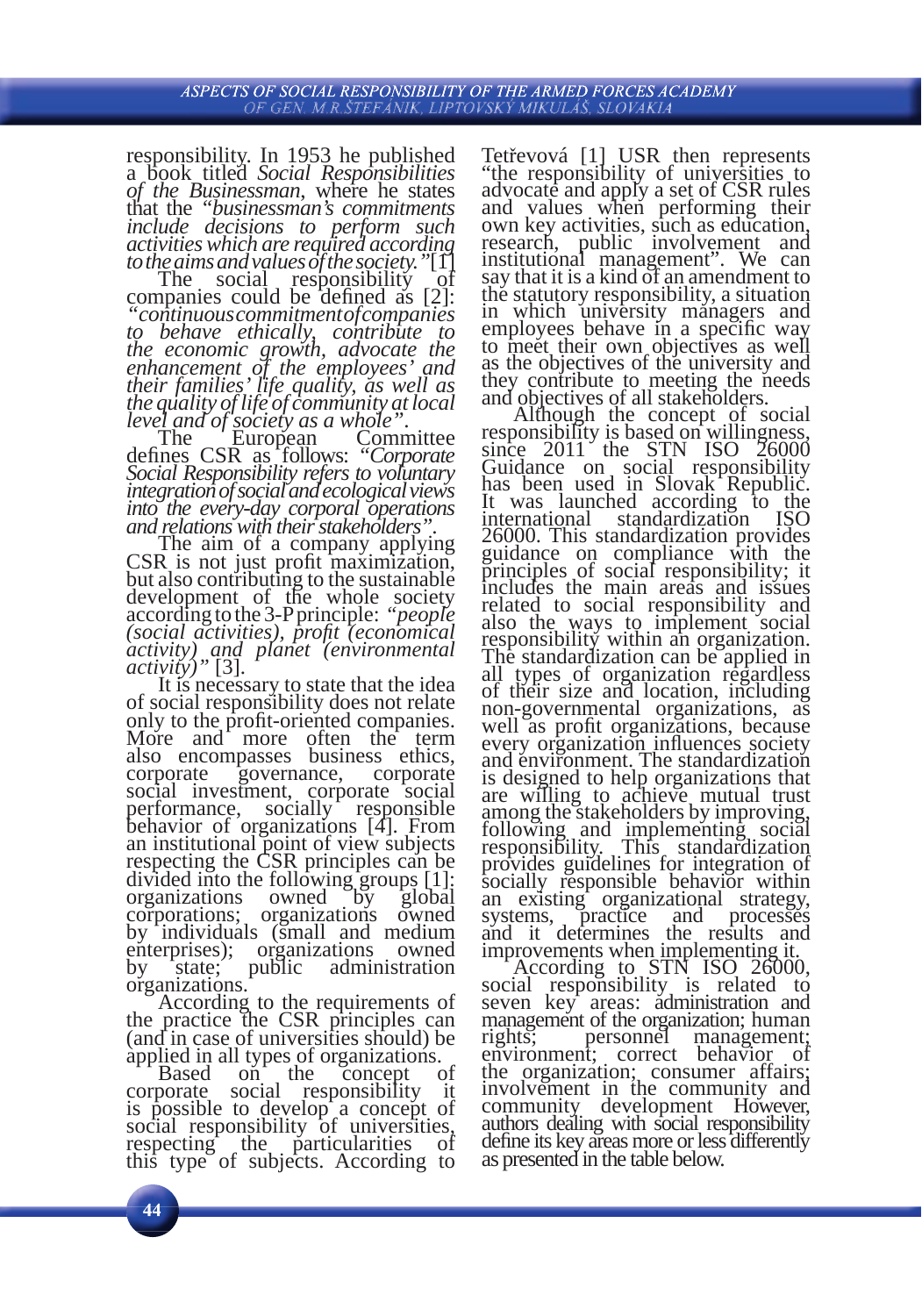## Vol. 5, Issue 2 (9) /2014

**Table no. 1.** Areas of social responsibility Source: author's own selection

| Carroll [5]                   | economic, legal, ethical,<br>philanthropic                         |
|-------------------------------|--------------------------------------------------------------------|
| Petříková [2]                 | social,<br>economic,<br>ecological                                 |
| Paulová [6]                   | economic, social<br>(internal and external),<br>environmental      |
| Pavlík, Bělčík,<br>Kunz $[3]$ | economic,<br>social,<br>environmental                              |
| Tetřevová [1]                 | economical, social,<br>environmental, ethical,<br>philanthropic    |
| McElhaney [7]                 | company, community,<br>sector, world                               |
| Steinerová,<br>Makovski [8]   | market, working<br>environment,<br>local community,<br>environment |

An important activity of organizations implementing<br>socially responsible behavior responsible behavior<br>nication (internal and is communication external) on implementing individual principles of socially responsible behavior in practice. They inform the outside world as well as the internal environment of the organization about their activities in form of various reports and news, while their goal is to improve the awareness of the public regarding the fulfilment of social obligations and enhancing the image of the organization.

The benefits resulting from the implementation of socially responsible behavior within public organizations can be divided into moral and economic. Non-financial effects are for example: improvement<br>of public services, enhancing services, enhancing<br>and reputation of credibility and reputation of<br>the organization, enhancing the organization, transparency of decisions taken,<br>preserving natural resources, preserving natural resources, enhancing human capital, enhancing organizational structure, etc.

Among the economic benefits we can include better access to sources<br>(public organizations can gain organizations additional extra-budgetary funds from various donors, sponsors, EU sources, etc. due to enhanced credibility), reducing the expenses by accepting principles of good ecological practice, enhancing the employees' performance by boosting their motivation, confidence and competence.

## **3. ARMED FORCES ACADEMY OF GEN. M. R. ŠTEFÁNIK'S ACTIVITIES REGARDING SOCIALLY RESPONSIBLE BEHAVIOR. CASE STUDY**

The Armed Forces Academy of GEN. Milan Rastislav Štefánik in Liptovský Mikuláš is a state school of higher education founded and run under by Act No. 455/2004 Coll. It is a military school of higher education educating providing academic input especially to professionals of the Armed Forces of Slovak Republic. The academy independently and<br>freely performs educational, educational, scientific, research, development and other creative activities which are in line with its main objective and the laws of Slovak Republic. It is an institution under the subordination of the Slovak Ministry of Defence and<br>hence financed by the state budget. To provide for all activities it conducts it also uses financial sources from the so-called "business activities" (like ... organizing training courses, seminars and conferences) and from the projects

granted by the European Union. The main mission of the academy is to educate, and train students within the higher education system and for lifelong learning, to develop their character, knowledge, creativity and boost their motivation to serve their country. The declared values of the academy are: Sapientia (wisdom), Bonum (the highest good), and Patria

(homeland). Although the socially responsible behavior within the Armed